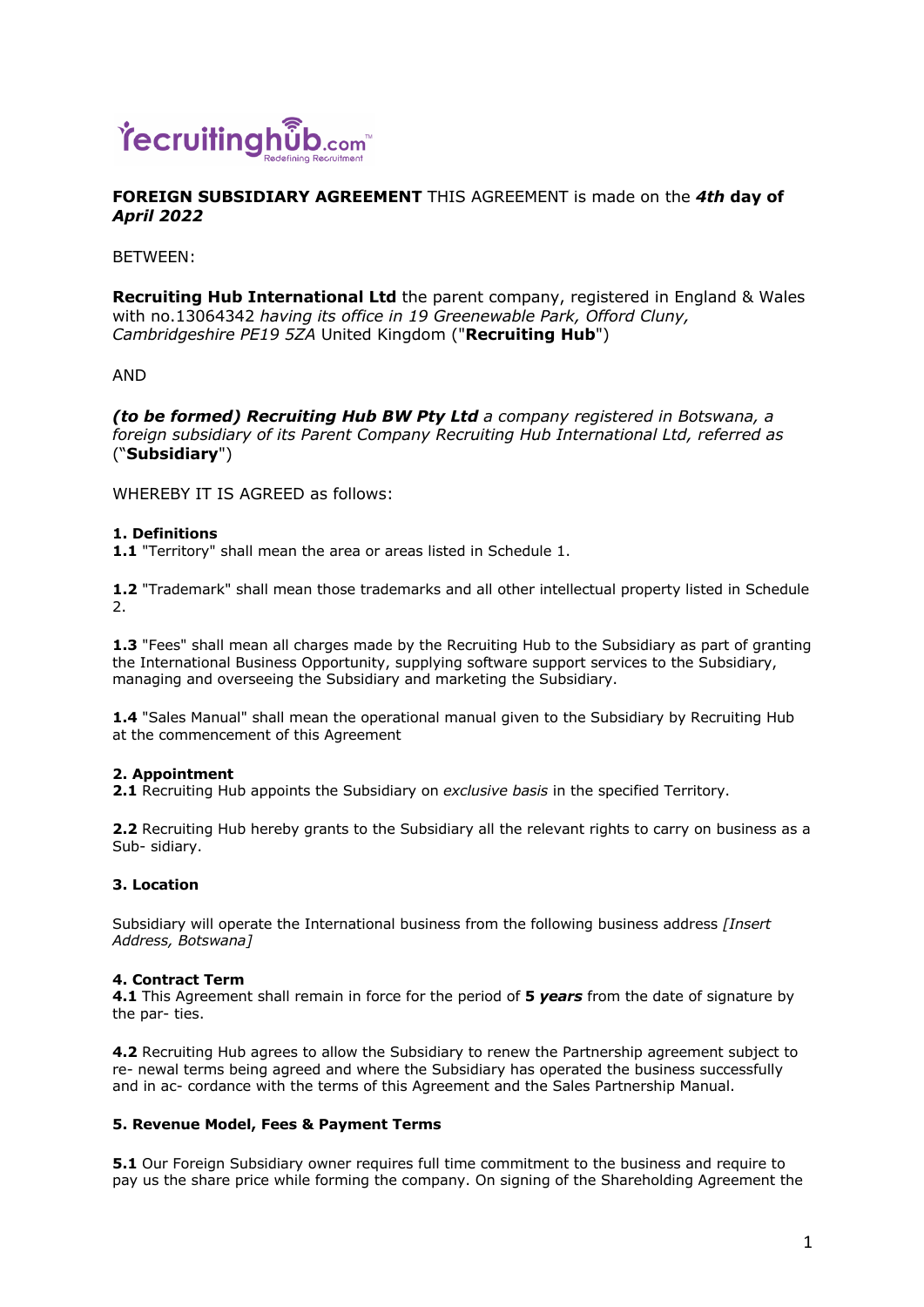Foreign Subsidiary local shareholder will pay to Recruiting Hub Parent Company the sum of £xxxxx as share price towards purchase of x% of shares in the foreign Subsidiary. This sum is based on amount of shares he/she wants to purchase in the foreign subsidiary based on our valuation in the local market. We will together form a Company in your Country (e.g Recruiting Hub Romania Ltd) as a foreign subsidiary to Recruiting Hub International Ltd with a % amount of shares owned by you along with the parent company of Recruiting Hub appointing a person nominated by you to represent as Director in your country. You will need capital to pay towards company formation, bank account opening, pay one time share price to the parent company plus monthly operating expenses like office space, staff salaries, bills and other day to day expenses with a potential to earn in Millions

**5.2** Subsidiary earns a gross profit of 40% on every successful permanent placement as the remaining 60% is paid to the agency who sourced the candidate for the placement. Contract margins are operated at 10% and subject to change from case to case basis. The gross profit margin for Permanent place- ments are subject to change with prior notice by the Parent Company basis on market conditions.

**5.3** Subsidiary should pay the Parent Company (Recruiting Hub International Ltd) a *monthly fee*  of 5*% of the Monthly Gross Sales or 15% of the Gross Profit whichever is higher. No success, No Sale, No fee to us! \*\* management fee % subject to change depending on market conditions and will be mutually agreed in advance.* 

**5.4** All fees must be paid within five (5) days of the collection date.

**5.5** Recruiting Hub reserves the right to charge interest on all overdue payments at a rate of 5% per annum above the base lending rate of Starling Bank UK plc from time to time.

**5.6** Subsidiary shall also pay Recruiting Hub all reasonable expenses incurred by Recruiting Hub in ob- taining payment from the Subsidiary where any payment due to Recruiting Hub is overdue. Such costs to include (but not be limited to) legal fees, court fees and enforcement fees.

### **6. Parent Company's Responsibilities**

**6.1** Parent Company will carry out the following during the term of this Agreement:

6.1.1 Setup platform for trading in **Botswana** with admin functionalities. Product customized to **Botswana** market.

6.1.2 Provide a copy of the product manual and a replacement copy of the Manual if and when it is up- dated during the course of this Agreement.

6.1.3 Provide adequate initial training to the Subsidiary, so that the Subsidiary can successfully operate the International Business.

6.1.3 Provide further ongoing training where Recruiting Hub deems it necessary.

6.1.4 Keep the Subsidiary regularly informed of IT development & Marketing carried out by Recruiting Hub.

6.1.5 Regularly monitor and audit the Subsidiary to ensure that quality standards are met and that sales targets are achieved by the Subsidiary.

6.1.6 Provide leads & ad hoc advice where the Subsidiary encounters operational problems that they are unable to overcome.

### **7. Subsidiary's Responsibilities**

**7.1** The Subsidiary will carry out the following during the term of this Agreement:

7.1.1 Responsible for setting up a legal entity, apply for trade license (as appropriate) in **Botswana** at the cost of the local shareholders on shareholding basis split between the parent company and nominated personnel as agreed in principle and appoint a local director to represent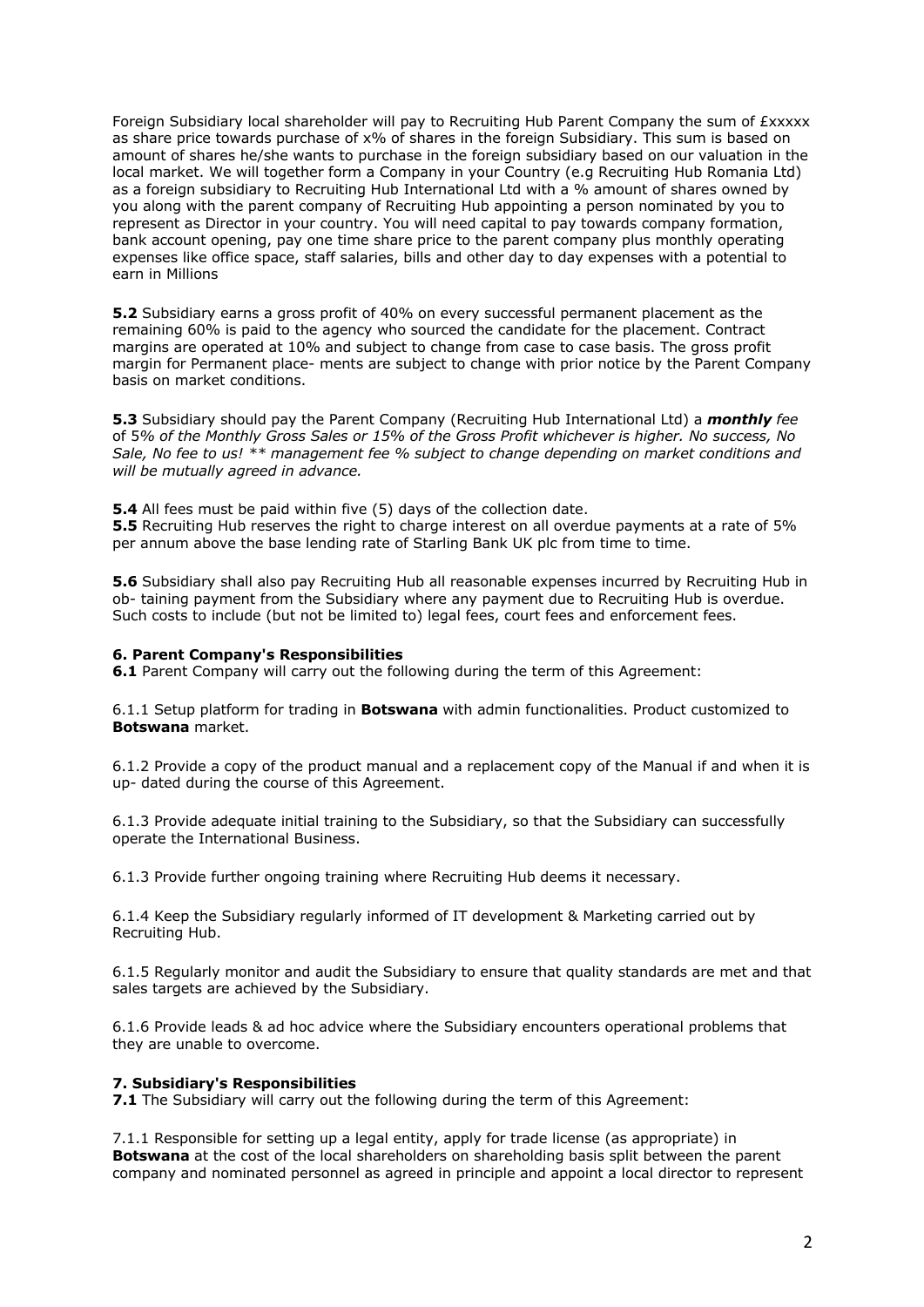the business and be re- sponsible for overall running cost of **Botswana** operations like office rent, staff salaries, bills and other expenses incurred locally.

7.1.2 Sales team hiring, managing day to day office, maintaining accounts and payment collection. Apart from the regular business revenue foreign subsidiary will also earn a franchisee setup fee by appointing local franchisees which will be split 50:50 between the foreign subsidiary and parent company.

7.1.3 Provide further ongoing training to team where Recruiting Hub deems it necessary. 7.1.4 Maintaining compliance and adhering to audits conducted by Recruiting Hub

7.1.5 Acquire/Sign up new business from **Botswana** Employers to the platform, manage **Botswana** clients, sign up and manage new Saudi agencies (vendors) and ensure Client Success in the **Botswana**. Manage End to End operations and payments for **Botswana** operations.

7.1.6 Statutory Compliances : Maintain all the statutory compliances applicable as per the law of land including all the statutory payment.

### **8. Subsidiary's Reporting Responsibilities**

8.1.1 Weekly status update calls and monthly review meetings with CEO. 8.1.2 Update on regular basis pipeline report, score sheet and client status. 8.1.3 Report to centralized Accounts office on Billing and Payments Collections.

### **9. Intellectual Property**

9.1.1 The copyright and all other intellectual property and proprietary rights whatsoever in any document, material, idea, data or other information developed or provided by the Parent Company in connection with the performance of the Service shall vest in RH International upon the date of such provision or production. The Subsidiary shall do all things reasonably necessary at Recruiting Hub's request and expense to perfect such vesting, both during and after the continuance of this Contract. The Vendor shall (prior to commencement of the Service) obtain a written waiver by the Consultant(s) of any moral rights (as defined in the Copyright, Designs & Patents Act 1988) that may arise in performing the Service.

### **10. Confidentiality**

10.1.1 Subsidiary undertakes at all times to hold in confidence to use only for the purposes hereof and not to print, publicise or otherwise disclose to any third party, confidential information of Recruiting Hub. "Confidential Information" of Recruiting Hub means any document, material, idea, data or other information which relates to either Recruiting Hub's or its associates research and development, trade secrets or business affairs or which is marked as confidential or is by its nature confidential and disclosed by either party to the other for the purposes hereof. "Confidential Information" of the other party does not however include any document, material, idea, data or other information which can be shown by the receiving party to be in the public domain other than by the receiving party's default. For the purposes of this clause, Recruiting Hub's Confidential Information shall be deemed to include all confidential information which is disclosed by Recruiting Hub's client to the Vendor or the Consultant(s) during the course of the Service.

10.1.2 The Vendor and Consultant(s) shall enter into such other confidentiality agreements and under- takings required from time to time for the fulfilment of the Service.

10.1.3 The Vendor shall not disclose or otherwise publicise work undertaken for Recruiting Hub nor shall it use Recruiting Hub's name in its customer list without Recruiting Hub's prior written consent.

10.1.4 The obligations under this Clause 10 shall continue after the termination of this Contract.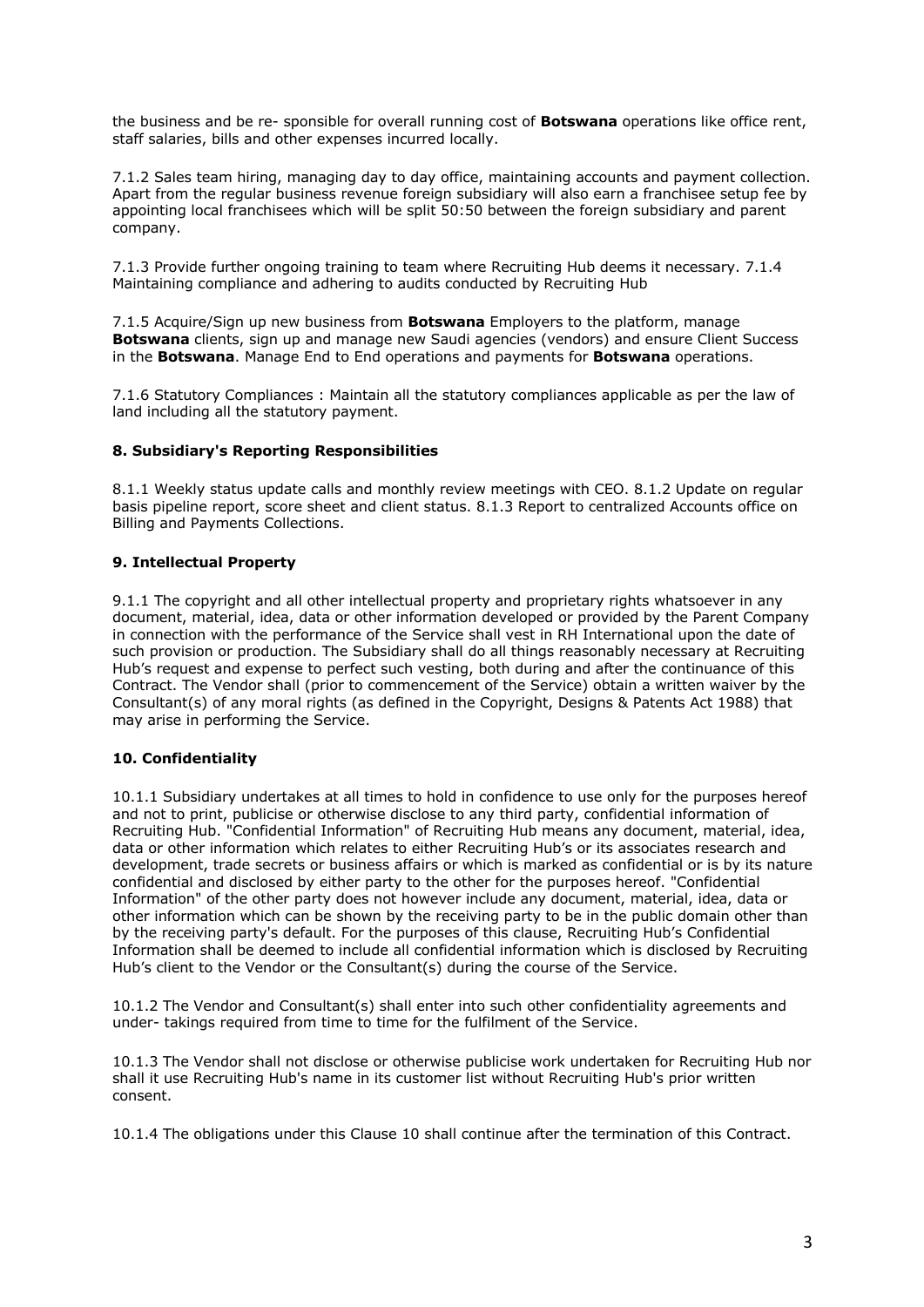## **11. Data Protection**

11.1.1 The executive of the subsidiary consents to the Parent Company or any Group Company holding and processing both electronically and manually the data it collects which relates to the Executive for the purpose of the administration and management of its employees and its business and for compliance with applicable procedures, laws and regulations. The Executive also consents to the transfer of such personal information to other offices the Company may have or to a Group Company or to other third parties whether or not outside the European Economic Area for administration purposes and other purposes in connection with the Executive's employment where it is necessary or desirable for the Company to do so.

## **12. Anti-Bribery Compliance**

12.1.1 In connection with the Business of the Company, neither Parent nor the Company, nor to the knowledge of Parent or the Company, any employee of the Company, or other Person associated with or acting on behalf of the Company has, directly or indirectly, used any corporate funds for unlawful contri- butions, gifts, entertainment or other unlawful expenses relating to political activity, made any unlawful payment to foreign or domestic government officials or employees or to foreign or domestic political par- ties or campaigns from corporate funds, violated any provision of the Foreign Corrupt Practices Act of 1977, as amended, the UK Bribery Act 2010 or any other similar laws, statute, rule or regulation of any country including any regarding unlawful influence of any Person for business advantage, or made any bribe, rebate, payoff, influence, payment, kickback or other similar unlawful payment to any Person.

## **13. Limitation of Liability**

13.1.1 Under no circumstances will the Parent Company be liable for indirect, special, consequential or incidental losses or damages (including, but not limited to loss of profits or the failure of or increased ex- pense of operations) of any kind, regardless of whether any such losses or damages are characterized as arising from breach of contract, warranty, tort, strict liability or otherwise, even if such damages are foreseeable or the Parent Company has been advised of the possibility of such damages.

# **14. Termination**

14.1.1 Parent Company may terminate this Contract for its own convenience and not for a cause within Sub-Clause 14.1.2 below upon 30 days written notice to the Subsidiary.

14.1.2 Either party may terminate this Contract forthwith by written notice to the other party if:

(a) the other party shall commit a material breach of any of its obligations under this Contract and in the case of remediable breach shall not have remedied such breach within 30 days of receiving written notice of the breach; or

(b) the other party shall become bankrupt or enter into liquidation (other than for reconstruction or amalgamation) or have a receiver appointed of its assets or any part thereof or an administration order is served upon it.

14.1.3 Termination shall not prejudice or affect any right of action or remedy which shall have accrued or shall thereafter accrue to either party.

# **15. Restrictive Covenants**

15.1.1 Subsidiary cannot involve in similar business opportunity with competitors to Recruiting Hub during the tenure of this contract and 1 year after termination.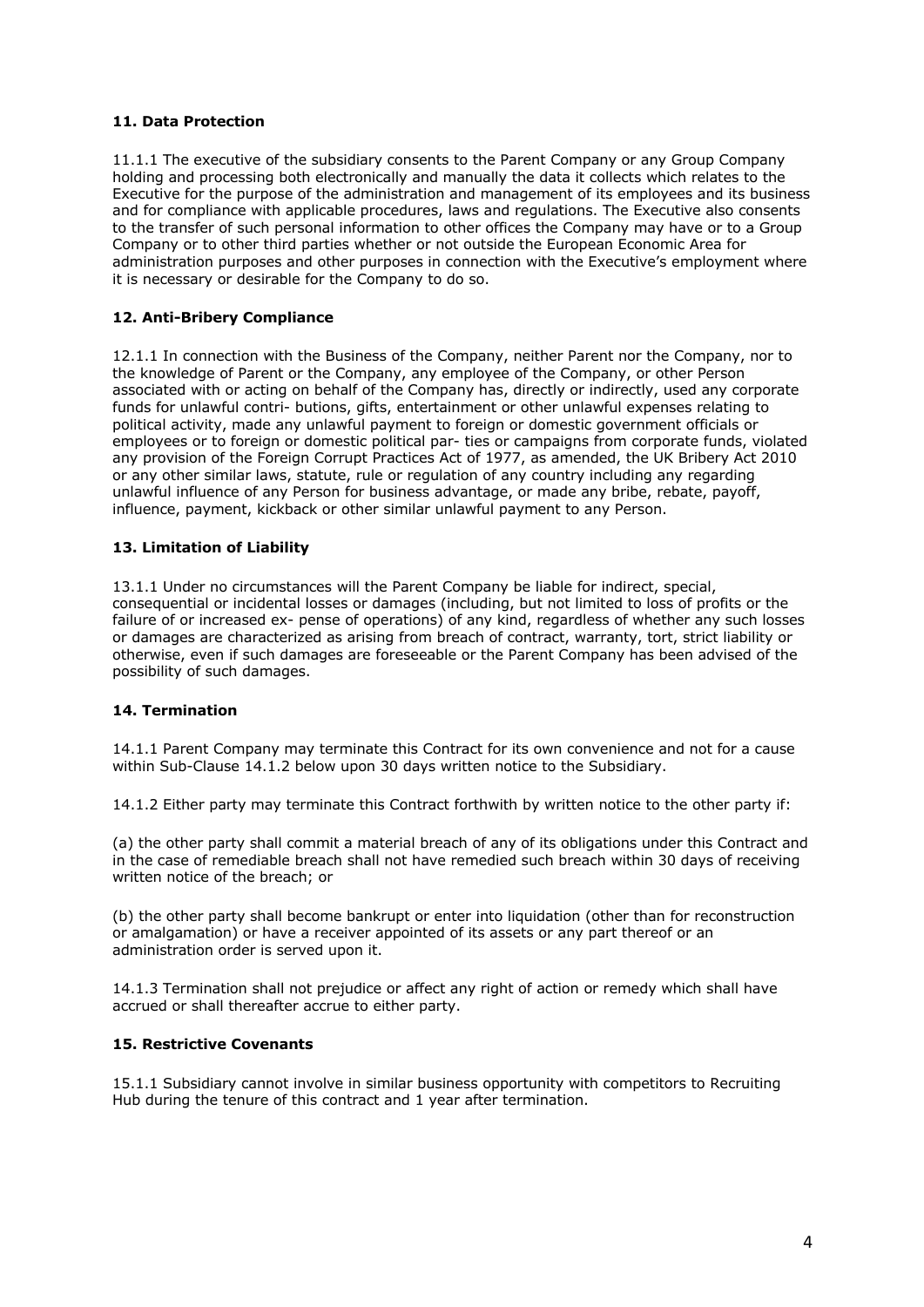## **16. General**

16.1.1 Neither party shall be liable for any delay or failure to perform its obligations caused by any industrial dispute or by circumstances beyond its reasonable control. In such event the party unable to meet its obligations shall promptly notify the other in writing of the circumstances and the time for performance of this Agreement shall be automatically extended by a reasonable period. If the circumstances still exist 180 days after such notification, either party may terminate this Agreement with immediate effect on giving written notice to the other.

16.1.2 All notices required to be given in writing under this Agreement shall be effectively given if given in writing (referencing the Agreement Number shown at the head of this Agreement) and sent to the ad- dress of the recipient set out in this Agreement or to such other address as it may have properly notified from time to time. Any notice may be delivered personally or by first class post or by fax (with a confirmatory postal copy) or by email and shall be deemed to have been served if by hand when delivered, if by first class post three (3) working days after posting to a UK address or eight (8) working days to an international address and if by fax, the following working day.

16.1.3 Neither party shall assign or otherwise transfer this Agreement or any of its rights and obligations under it without the prior written consent of the other.

16.1.4 Clause headings are inserted for convenience of reference only and shall not affect the interpretation of this contract.

16.1.5 This Agreement :

(a) supersedes any prior agreements, proposals, representations and undertakings between the par- ties in relation to its subject matter; and

(b) constitutes the entire agreement between the parties relating to its subject matter. Each party hereby confirms that, in entering into this Agreement:

(i) it has not relied upon and shall have no remedy in respect of any representations or warranties out- side of this Agreement; and

(ii) the only remedy available to it for breach of warranties shall be for breach of contract under the terms of this Agreement.

This Clause 16.1.5 does not exclude or limit the liability of either party in respect of any fraud.

16.1.6 If any part of this Agreement is held unlawful or unenforceable the offending section or part shall be struck out and the remainder of this Agreement shall remain in effect.

16.1.7 No delay, neglect or forbearance by either party in enforcing its rights under this Agreement shall be a waiver of, or prejudice, those rights.

16.1.8 No purported variation of this Agreement shall take effect unless made in writing and signed by an authorised representative of each party.

### **17. Jurisdiction & law**

17.1.1 The parties shall attempt to resolve any dispute relating to this Agreement through negotiations between senior executives of the parties who have authority to settle the dispute.

17.1.2 Subject to clause 17.1.3, if the matter is not resolved through negotiation, the parties may, at their election, attempt in good faith to resolve the dispute through an Alternative Dispute Resolution ("ADR") procedure as recommended to the parties by the Centre for Dispute Resolution in London.